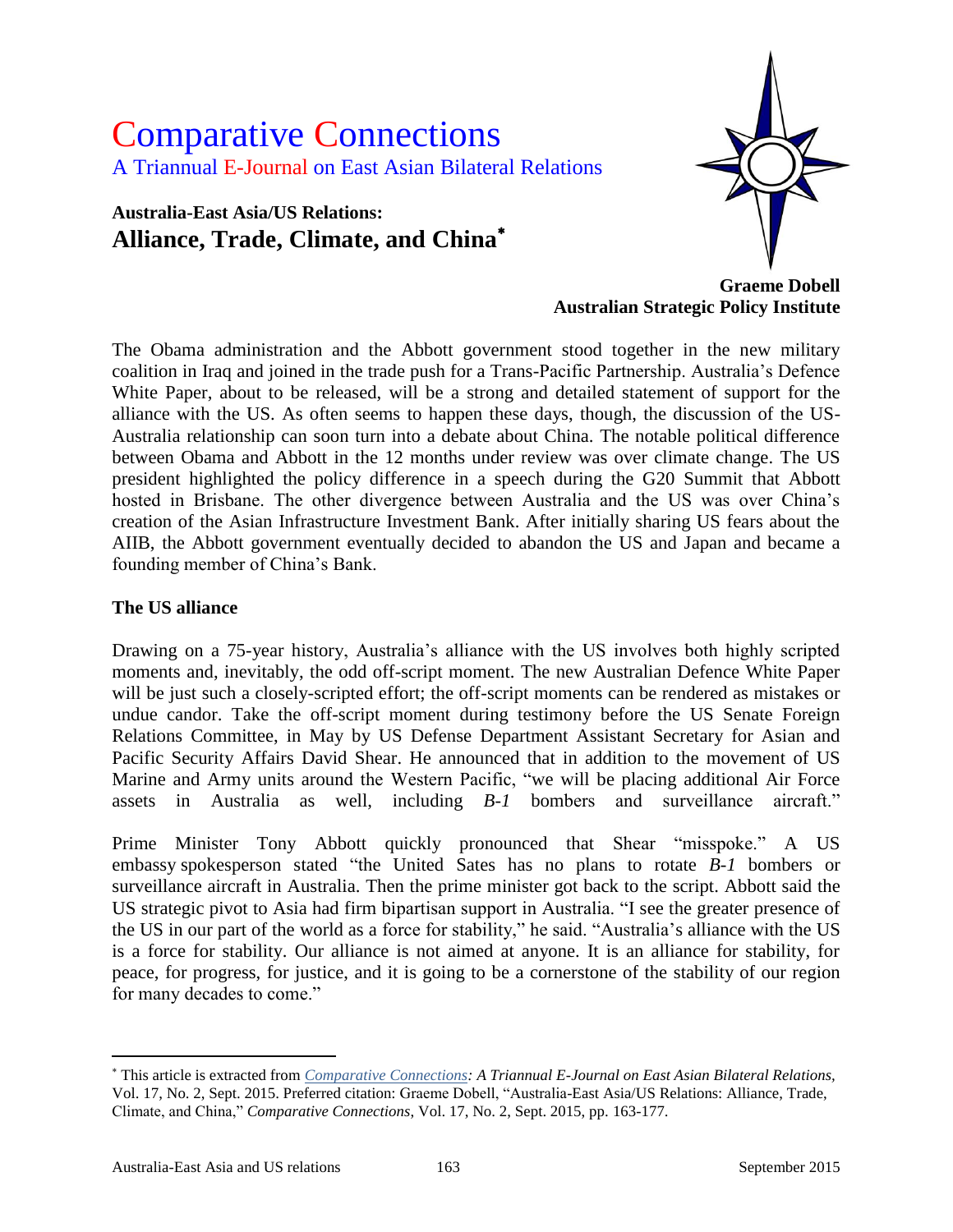The Australian public agrees. The annual Lowy Institute poll of Australian attitudes about international affairs found that the vast majority (80 percent) of Australians say the US alliance is either "very" or "fairly important" for Australia's security, with a majority (53 percent) seeing it as "very important" — 17 points higher than in 2007, the lowest recorded point in the polling, when Australians were feeling a bit jaundiced about George W. Bush. Lowy found that in 2015 few Australians (37 percent) agree that the United States is "in decline relative to China, and so the alliance is of decreasing importance." When asked about the US and its role as a world leader in the future, the majority (61 percent) say that the US will play "about as important a role as world leader in the future," while 27 percent say it will play a less important role.

At its National Conference in July, the Australian Labor Party dialed back its language about the alliance, while still committing to it in strong terms. At the triennial conference, the policy platform from 2011 was reviewed. The 2011 platform – endorsed just after President Obama announced to Australia's Parliament the deployment of US Marines to Darwin – was an expression of Prime Minister Julia Gillard's commitment to both the Obama administration and the alliance.

The 2011 Labor platform had the usual language about the US as the closest security ally and a vital global partner, and then added to this the claim that the alliance "is one of one of Australia's great national assets." The 2015 policy dropped the great-national-asset line. It was a small shift in the expression of alliance sentiment. To judge the shift, here are the two policy statements:

#### Labor 2011:

The US remains our closest security ally and a vital global partner. Labor is firmly committed to maintaining and strengthening Australia's close relationship with the US, a relationship founded on our people's common democratic values and their commitment to fostering international peace and security. Labor believes in the centrality of the alliance to Australia's national security requirements in critical areas such as intelligence on terrorism, defence equipment and broader strategic stabilisation in East Asia. Labor believes that the ANZUS Treaty, which is central to the alliance relationship, is one of Australia's great national assets.

The replacement statement from Labor's 2015 platform:

The United States remains our closest security ally, formalized through the ANZUS Treaty, and a vital global partner. Labor will maintain and strengthen Australia's close relationship with the US, a relationship founded on our people's common democratic values and our mutual commitment to international peace and security. The US alliance is essential to Australia's national security requirements in critical areas such as intelligence on terrorism, defence equipment and broader stability in the region.

The deputy leader of the Opposition and Labor's shadow Foreign Minister Tanya Plibersek told *the Finance Review* that the changes to the policy platform on ANZUS aimed to emphasize a relationship that was "strong, long and deep but not compliant." A "candid audit" of the alliance by US and Australian analysts released in July 2015, thought the alliance "is currently thriving." With that as the positive start, the study quickly shifted to a downbeat question: "Do the complexities of Asia's ascent mean that the United States–Australia alliance is now entering its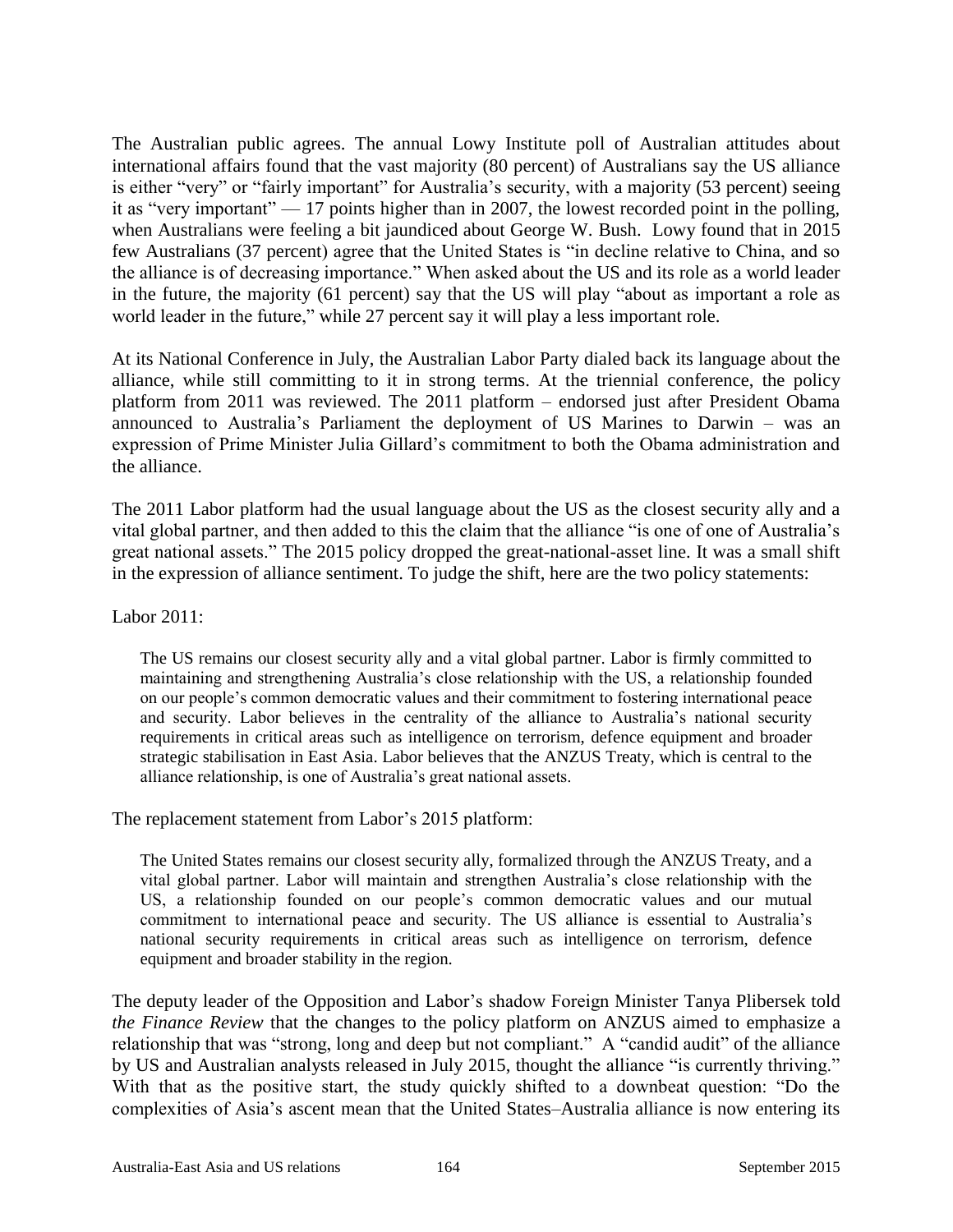twilight years?" The report, *[The ANZUS Alliance in an Ascending Asia](http://ips.cap.anu.edu.au/publications/anzus-alliance-ascending-asia)*, from the US Center for Strategic and International Studies and the Strategic and Defence Studies Centre at the Australian National University, identified three core missions for the alliance:

- Maintain a predominantly Asia-Pacific focus while also facing security challenges outside the region;
- Shaping a new multilateral architecture in this region, with the alliance serving as a central hub for Asian regional order and architecture;
- Maintaining maritime security, with the alliance taking a lead in the management of shared maritime challenges.

The report said US and Australian interests in the three core areas were converging. Yet this convergence was being "overshadowed by the larger question of whether US-China and Australia-China relations are diverging in an ascending Asia." The study noted how leading Australian political figures now ponder whether the divergence of security and economic interests in Asia will dilute the US–led alliance system: "These public debates by the United States' closest ally in the Pacific have some senior US officials quietly questioning whether Japan may in the future replace Australia as the most trustworthy ally should US and regional tensions continue mounting with Beijing." Australian officials, in turn, "worry that Washington has grown distracted by crises in Iraq, Iran and the Ukraine, allowing the much heralded 'pivot to Asia' to drift."

One public divergence between the US and Australia over the past 12 months was over climate change. Hosting the G20 Summit in Brisbane, in November, Abbott lost control of the agenda as his guests forced climate change into the frame in ways that caused political problems for the prime minister. Abbott had said the G20 focus should be economic – growth and jobs. Ahead of Brisbane, at the APEC Leaders Meeting in Beijing, Obama and China's Xi Jinping, as leaders of the world's biggest emitters, announced they'd agreed on new targets to lower their greenhouse gas emissions. After arriving in Brisbane, Obama spoke at the University of Queensland calling on Australia to get serious about climate change, and voiced worries about the dangers that warming would pose to the "incredible natural glory of the Great Barrier Reef." The media – domestic and international – did not interpret this as friendly advice from Obama to Abbott. The *Economist* magazine judged that the Obama-Xi deal caught Abbott by surprise, saying the Australian prime minister "had wanted to limit the G20's climate commitments to a line about energy efficiency. But climate change dominated the Brisbane Summit in the wake of Obama's proclamation that "here in the Asia Pacific, nobody has more at stake." Few can recall such a sharp public rebuke from Australia's main strategic ally."

In the G20 discussion on energy, Abbott told the summit that as Australia is "the world's largest producer of coal, I'd like to stand up for coal." Standing up for coal is going to be an even harder task at the UN Climate Change Conference starting in Paris in November. The Abbott government faces tough choices over the binding commitments Australia will make to reduce emissions – and how its pledges will compare to traditional partners like the US and Canada.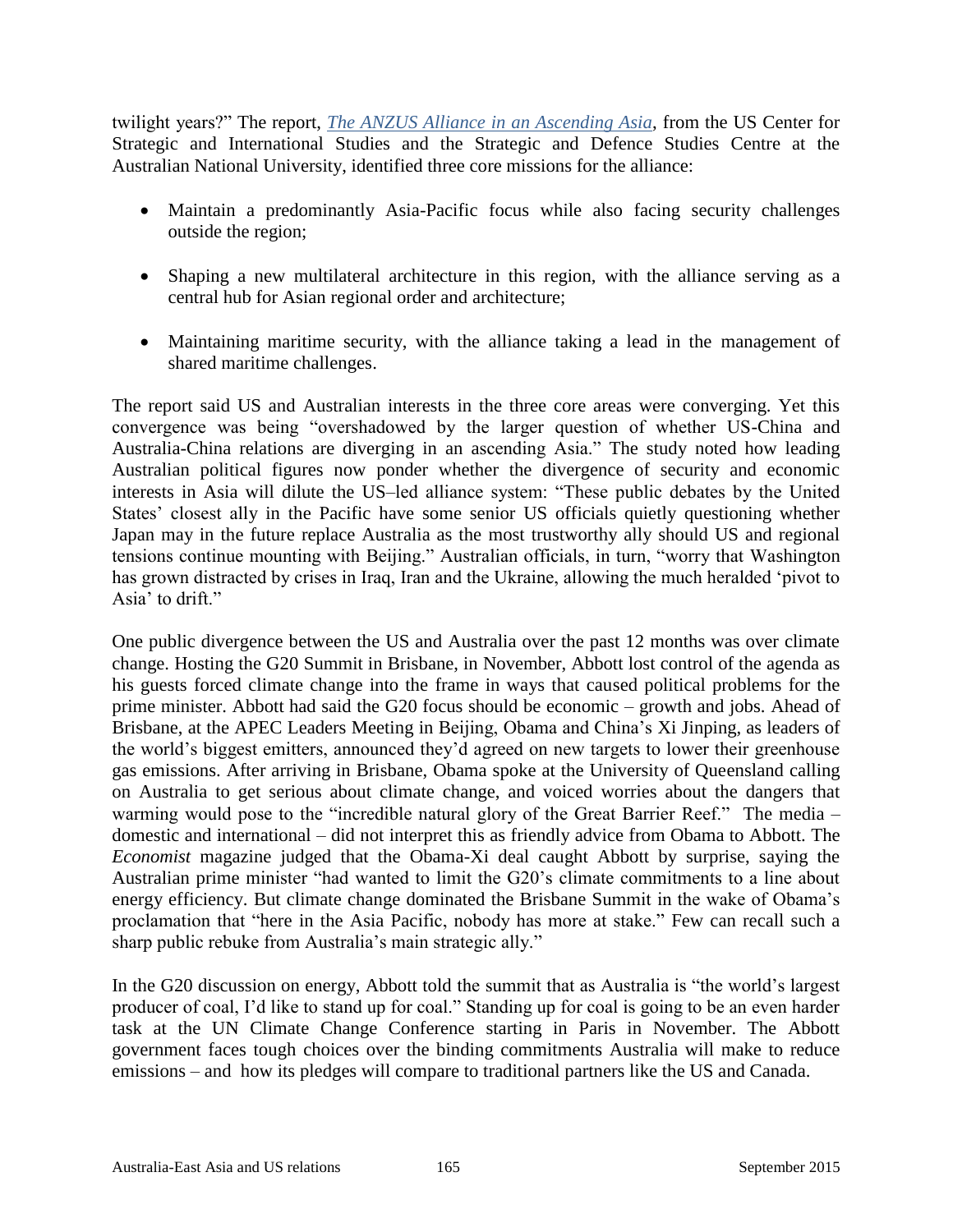In August, the prime minister announced that Australia's offer in Paris will be to cut carbon emissions by 26-28 percent by 2030. Abbott described this as a responsible move that does not sacrifice the economy for the environment.

The latest Lowy Institute poll of Australian attitudes toward global issues shows a majority now willing to bear "significant costs" to tackle climate change for the first time since 2009, when international negotiations collapsed at Copenhagen. Almost two-thirds of Australians also want the government to ''commit to significant reductions" in Paris. The fresh concern about global warming contrasts with 2012, during Tony Abbott's crusade against the Labor government's carbon tax, when climate change was seen as a pressing issue by just 36 percent of people.

#### **Iraq and terrorism**

*The beheadings, the crucifixions, mass executions, ethnic cleansing and sexual slavery that we have seen in northern Iraq and Syria, are only the beginning if the ISIL movement has its way. This apocalyptic death cult has declared war on the world and it must be resisted at home and abroad.*

#### Tony Abbott, October, 2014

The prime minister's standard usage for ISIL is "death cult." Whatever the strategic challenge, the national security issue has been politically important for Abbott, both with his party and the voters. The political dimension of security is important for a leader who in February faced a Liberal Party challenge to his leadership. Abbott defeated the caucus "spill" motion 61 votes to 39. He described the vote as a "near death" moment for his political career. In a vote without a declared challenger – the choice was between the prime minister and an empty chair – the latter got more than one-third of the votes cast by Liberal MPs and senators. National security has been central in the prime minister's subsequent effort to rebuild his standing. Abbott's performance as an economic manager may be questioned but his commitment to defense and security is seen as a core strength. Certainty the "death cult" language has reached the voters.

The Lowy poll found that fewer than one in four (24 percent) Australian adults say they feel very safe. This is the lowest recorded result in more than a decade. Of eight potential risks to Australia's security in the next 10 years, the highest ranked threat is "the emergence of Islamic State in Iraq and Syria" (69 percent ranking it high risk), while the risk of "military conflict between the United States and China in Asia" is ranked lowest (20 percent seeing it as high risk).

The ranking of the issue was a striking response to an Australian military re-commitment to Iraq which has only just begun. In September 2014, the prime minister announced that Australia would join international partners to help the anti-ISIL forces in Iraq. The Australian Defence Force would deploy to the United Arab Emirates up to eight Royal Australian Air Force *F/A18* combat aircraft; an *E-7A Wedgetail* Airborne Early Warning and Control aircraft; and a *KC-30A* Multi-Role Tanker and Transport aircraft. Military advisers would be deployed to assist Iraqi security forces. By the middle of 2015, Australia had about 900 military personnel deployed to the Middle East in support of the operation: 400 personnel to an Air Task Group; 200 to the Special Operations Task Group; and 300 to a Task Group (alongside 100 New Zealand troops) to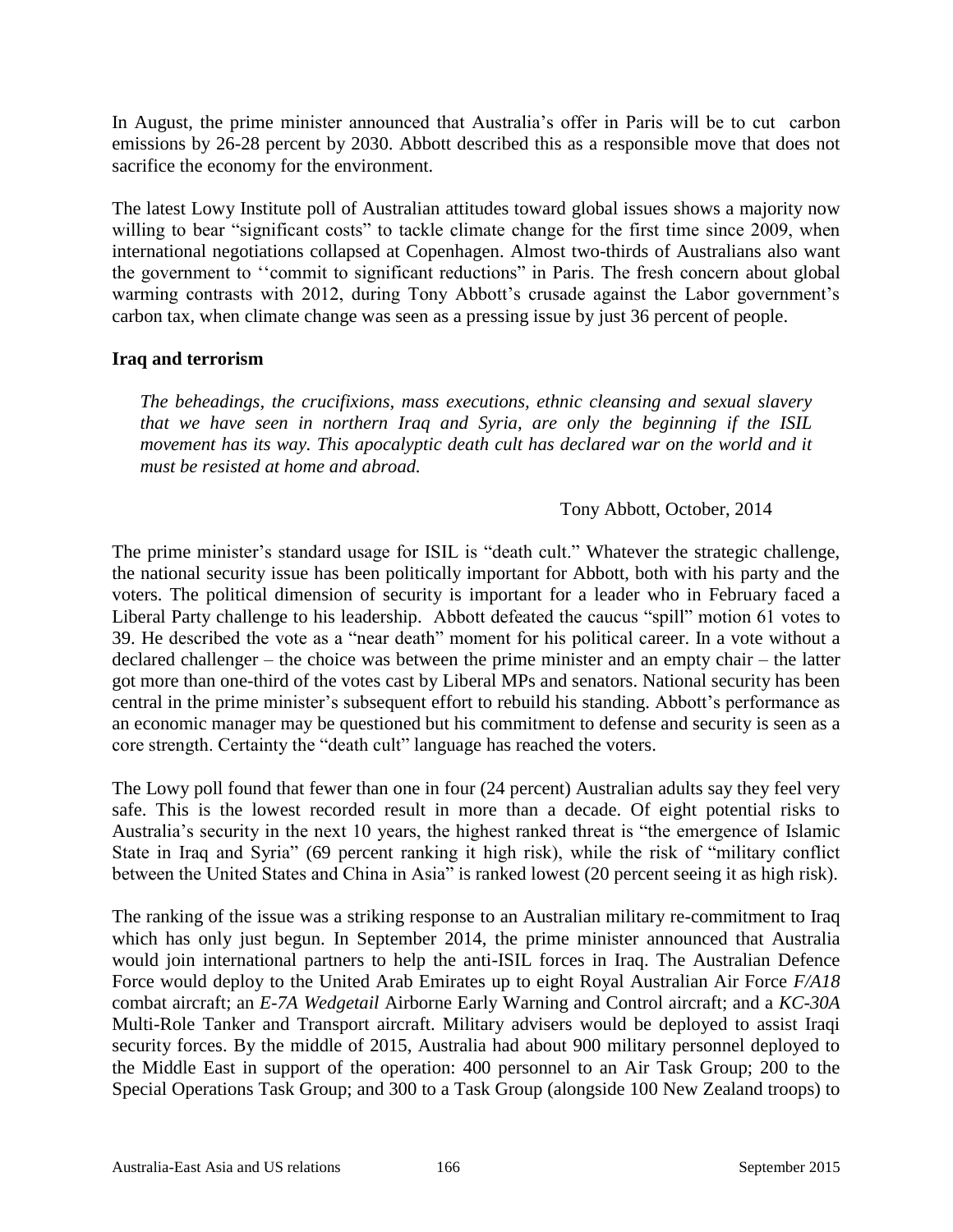train Iraqi troops. In August, the prime minister announced that Australia was considering a request from the US to extend the role of the RAAF beyond Iraq to conduct airstrikes in Syria.

In polling in April 2015, the Lowy Institute found that a majority of those surveyed (55 percent) said that "Australia's participation in military action against Islamic State in Iraq increased the risk of terrorism to Australia now," while 47 percent said it increased the risk of terrorism to Australia "in the future." Despite this, a solid majority (69 percent) were in favor of Australia "conducting air strikes against Islamic State in Iraq and providing training and support to Iraqi security forces."

Foreign Minister Julie Bishop said in April that terrorism is "the most significant threat to the global rules based order to emerge in the past 70 years – and included in my considerations is the rise of communism and the Cold War." That perspective has been question by previous Liberal leader Malcolm Turnbull, who was deposed by Abbott in 2009. Now the Communications Minister, Turnbull said that the threat posed by Islamic State should not be overstated because this lends credibility to the "delusions" of the jihadists. Turnbull said Australia had faced greater threats and Daesh was "not Hitler's Germany, Tojo's Japan or Stalin's Russia." Responding to Turnbull, Julie Bishop stood by her statement that Islamic extremism posed a greater threat than communism: "My assessment is based on the classified briefings I receive as a member of the National Security Committee, and from my confidential discussions with counterpart foreign ministers and national leaders around the world. We are in the early stages of a struggle against an extremist ideology that many nations regard as an existential threat. The inherent constraint of the principle of 'mutually assured destruction' that applied during the Cold War has no bearing on the actions of extremists like Daesh."

The internal politics of the Liberal Party cause such exchanges to be viewed not merely as a discussion of the terrorism threat; they are weighed as part of the ongoing leadership contest between Abbott, Bishop, and Turnbull. In February, the prime minister released a counterterrorism review that found Australia faced a new, long-term era of heightened terrorism threat, with a much more significant "home grown" element. At the same time, Abbott issued a statement on national security laying out responses to "the new dark age that has settled over much of Syria and Iraq" and the threat Australia faced:

- In September, the National Terrorist Threat level was lifted to high meaning a terrorist attack is likely – after a decade in which the threat was set at medium. Since then, Abbot said, two police officers had suffered a "frenzied attack" in Melbourne in September, 2014, and Australia confronted 'the horror of the Martin Place siege' in Sydney in December, when a gunman and two hostages were killed.
- Twenty people have been arrested and charged as a result of six counterterrorism operations conducted around Australia – one third of all the terrorism-related arrests in Australia since 2001 – within six months.
- At least 110 Australians have traveled overseas "to join the death cult in Iraq and Syria" and at least 20 of them had been killed. The number of Australians with hands-on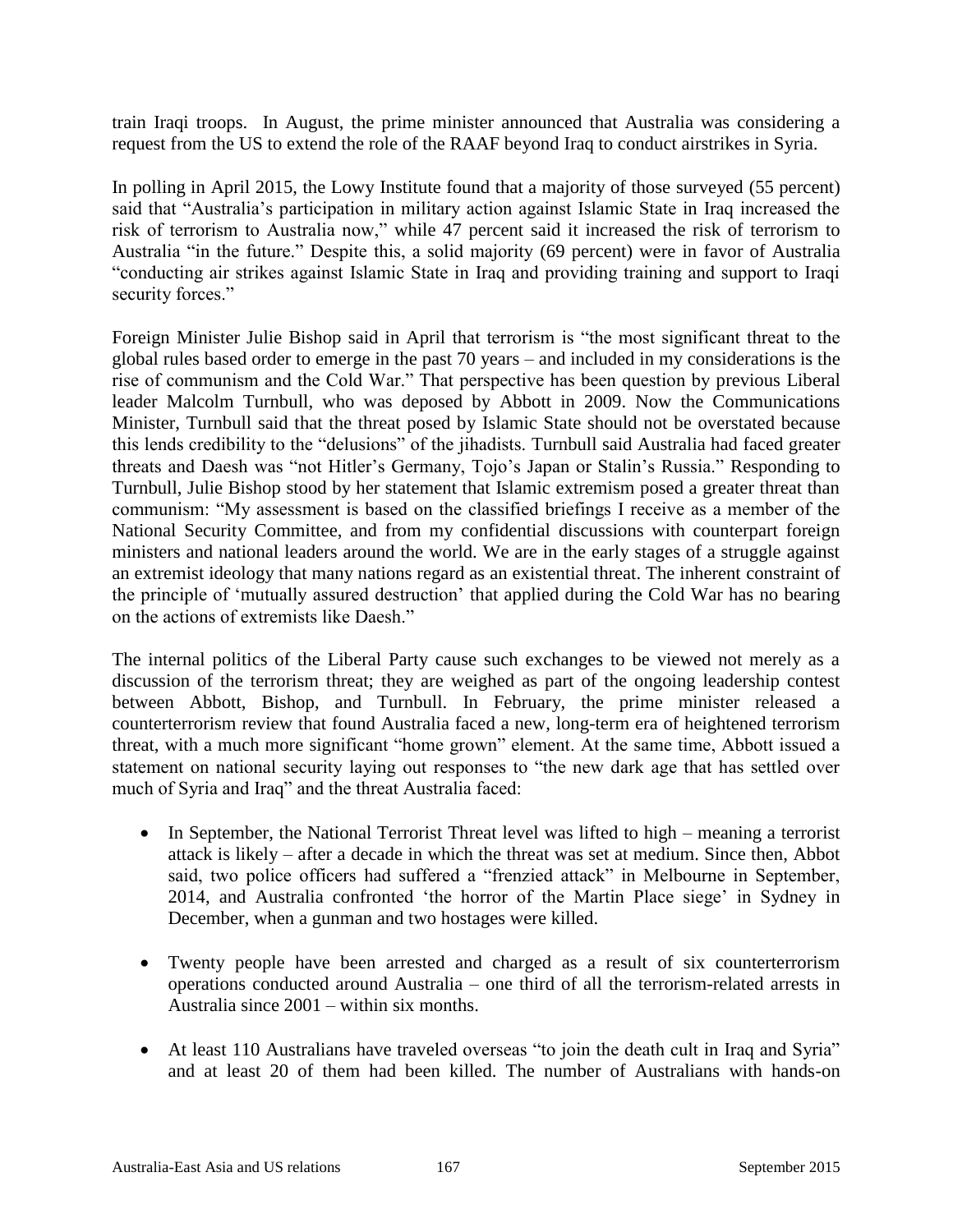terrorist experience is now several times larger than those who trained earlier in Afghanistan and Pakistan.

- The Australian Security Intelligence Organisation had more than 400 high-priority counterterrorism investigations, double the number a year ago.
- A Foreign Fighters Task Force has been established in the Australian Crime Commission and the attorney general had announced a series of measures designed to combat terrorist propaganda online.
- A National Counter Terrorism Coordinator has been appointed.
- The government will look at new measures to strengthen immigration laws, as well as new options for dealing with Australian citizens who are involved in terrorism.

At a regional summit to counter violent extremism held in Sydney in June, Abbott welcomed representatives from 30 nations, calling the meeting a regional version of the White House summit on countering violent extremism held in February.

# **China's Asian Infrastructure Investment Bank**

Australia parted ways with the US and Japan on China's creation of the Asian Infrastructure Investment Bank (AIIB). At first, in 2014, Australia stood with the US and Japan in refusing to join the proposed bank, but the Abbott government equivocated, reflecting divisions in the Cabinet over the merits of China's proposal and the US critique. One of Australia's geoeconomic gurus, the economist Peter Drysdale, described the AIIB as a "strategic choice point" where Canberra shouldn't be following Washington's "negative" and "churlish" lead. On the geopolitics, former Labor Prime Minister Paul Keating was scathing about the Abbott government's initial rejection of the AIIB: "The government's decision to decline founding membership of the Chinese-proposed Asian infrastructure bank is the worst policy decision the government has taken since assuming office." Given the political and budget problems that afflicted the Abbott government in its first year in office, Keating's selection of "the worst policy decision" was a strong reading of the AIIB stakes.

By March 2015, the Abbott government had decided to abandon the stance taken by the US and Japan. He announced Australia would sign up to join the AIIB. Good progress has been made on the bank's design, governance, and transparency, Abbott told reporters: "We're certainly well and truly disposed to joining something which is in fact a genuinely multilateral institution with transparent governance, with clear accountability and with major decisions made by the board. That is really the fundamental thing for us, would major decisions be made by the board and is it going to be a multilateral institution rather than one that is controlled by any one country. Now, I have had a number of conversations with President Obama, I have had a number of conversations with Prime Minister Abe and those conversations are continuing." In June, Australia's Treasury Secretary Joe Hockey announced Australia would become a founding member of the AIIB. Australia committed to contributing A\$930 million into the bank over five years, making it the sixth largest shareholder.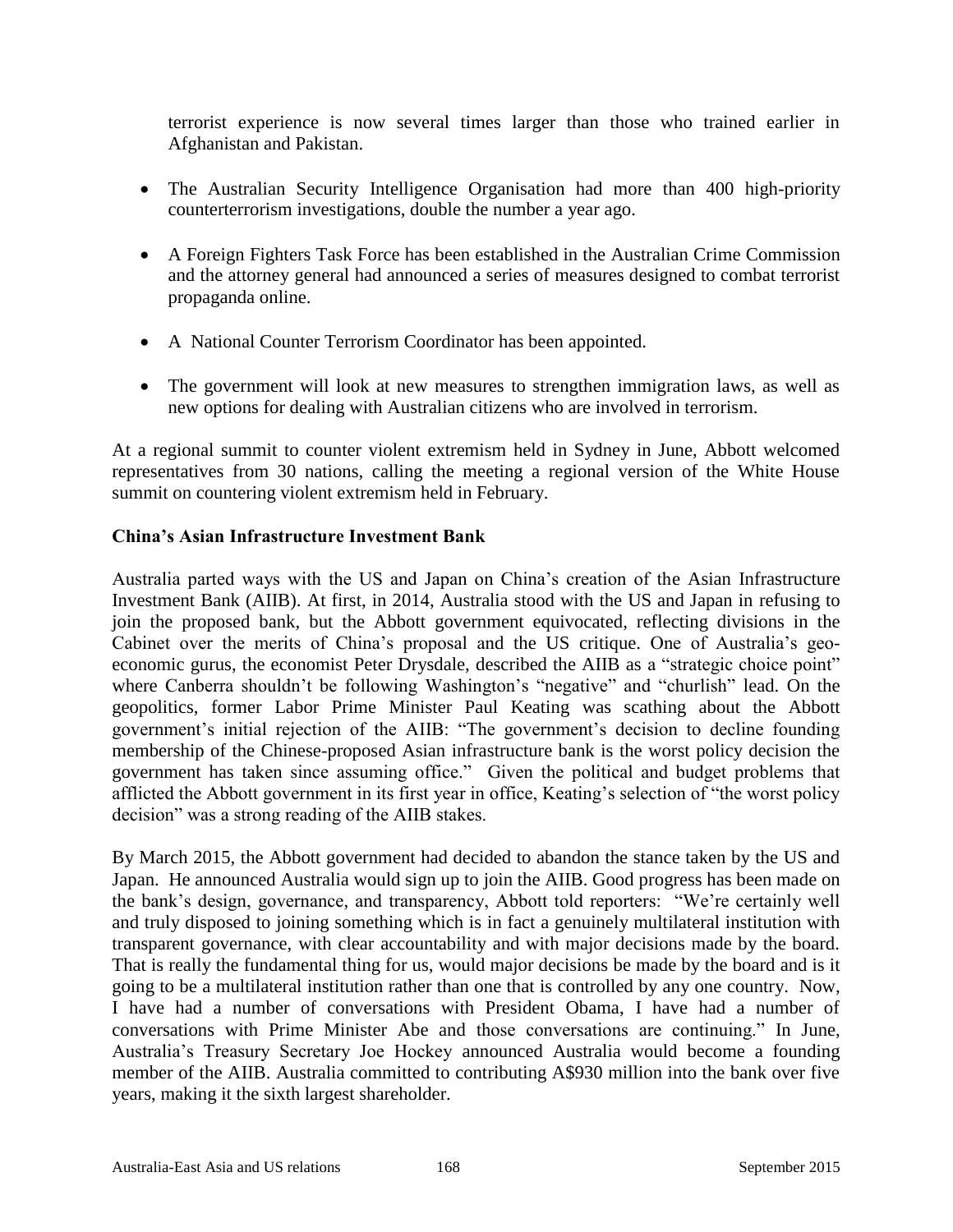As the treasurer was in Beijing to sign up to the AIIB, former Treasury Secretary Martin Parkinson attacked US concerns about the transparency and economic management of the new bank as "absolute garbage." He told a Canberra conference that Australia had multiple conversations with China about changing and improving the design of the AIIB: "My colleagues went to China on my behalf and we actually made very, very significant changes in the way the Chinese first conceived of it. We could have made even more changes if we'd had US and Japanese support, but we didn't." Parkinson said the level of transparency attained was good enough for Australia, South Korea, Canada, and Britain – all allies of the US – to join the bank. The former treasury secretary said the IMF had operated as an extension of the US Treasury and the Asian Development Bank was a Japanese tool: "We've got an emerging China wanting to reshape the rules of the world's capital markets and it's going to happen whether we like it or not. If we are not actually in there helping shape it, it's going to be a much harder task."

#### **The Trans-Pacific Partnership and 10 years of the US free trade agreement**

The centerpiece of the Obama's administration's economic approach to Asia, the Trans-Pacific Partnership (TPP), is embraced by Australia as "one possible pathway toward realising the vision of a free trade area of the Asia-Pacific." As one of the 12 countries negotiating the TPP, Australia describes these key interests and benefits:

- The TPP has the potential to forge stronger economic links between economies in the Asia-Pacific region based on common rules for trading. It is in Australia's interests to be involved to shape the direction of the initiative.
- The TPP will provide new opportunities for Australian goods to be used in manufacturing and production processes in the region.
- Australia does not have trade agreements with a number of TPP parties. The TPP could provide Australian exporters of goods and services with increased access to these new markets.
- The TPP provides an opportunity to benefit Australia's significant services sector, through enhanced access for service suppliers involved in education, legal, financial, mining, and agricultural services.
- The TPP will provide substantive outcomes on electronic commerce which will benefit consumers and businesses.

When the US Congress in June gave the Obama administration "fast track" authority to conclude the TPP, Australia's Trade Minister Andrew Robb said the agreement could be achieved with one more round of ministerial negotiations. But that round in Hawaii could not clinch the deal. Robb said provisional agreement has been reached on 90 percent of the TPP issues: "The provisional decisions already taken would make this the biggest regional agreement in the world and the most significant agreement since the conclusion of the Uruguay round more than 20 years ago. From Australia's perspective we have made significant gains across every area,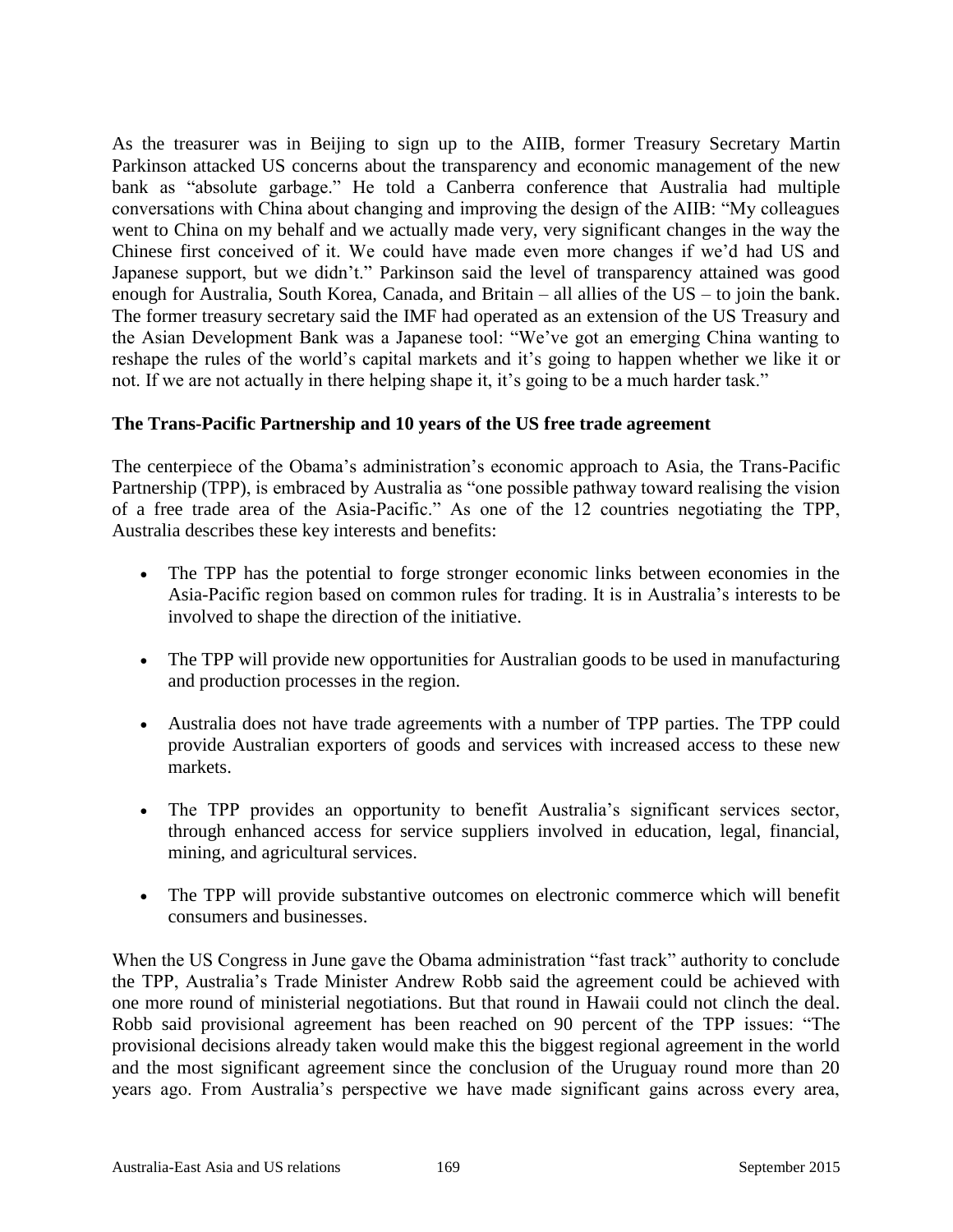including agricultural market access." The trade minister said issues to be resolved include "automotives, data protection around biologics, dairy and also sugar." Robb said the US and Japan were "very, very keen" to secure the TPP, as is Australia. But the differences remaining and the US election calendar meant the agreement could still be out of reach: "You can get very close and not make it."

As Australia reached for the TPP, it also marked the  $10<sup>th</sup>$  anniversary of the Australia-United States Free Trade Agreement (AUSFTA). Robb said the agreement had proven its value to Australian business. Two-way trade in goods and services between Australia and the US has increased from \$41 billion in 2004, the year prior to AUSFTA's entry into force, to more than \$60 billion in 2014. "In that time, the proportion of imports from Australia entering the United States tariff-free has increased dramatically," Robb said. "In 2004, only 46 percent of imports from Australia entered the United States tariff-free. By 2014, 90 percent of imports from Australia entered the United States tariff-free. A further 6 percent of Australian imports entered under preferential AUSFTA tariff rates." In January 2015, duties on a further 10.7 percent of US tariff lines were removed, and more reductions will ensue. By 2023, 98.4 percent of US tariff lines will be duty-free. Two-way investment has more than doubled, from \$642 billion in 2004 to more \$1.3 trillion in 2014. Robb said the United States is the largest investor in Australia and the number one destination for Australian investment abroad.

#### **China: fear and greed**

*Many people applaud China's achievements and have great confidence in China, while some others have concerns about China – and there are also people who find fault with everything China does. I think these diverse views are to be expected. After all, China is a*  large country of over 1.3 billion people. It is like the big guy in the crowd. Others *naturally wonder how the big guy will move and act, and they may be concerned that the big guy may push them around, stand in their way or even take up their place.* President Xi Jinping, Address to the Australian Parliament, November 2014

China's president spoke to the Australian Parliament following the G20 Summit in Brisbane. It was Xi's fifth visit to Australia, as he told Australia's MPs and senators: "Since my first visit in 1988, I have visited all six states and two territories of Australia except Tasmania. These visits have left a great impression on me, and I still cherish vivid memories of the strange-looking kangaroo, the cute koala bear, flocks of white sheep, the ingenious Sydney Opera House, and the boundless expanses of the outback. Everywhere I have been, I have personally experienced the goodwill of the Australian people towards the Chinese people." Only days before Xi spoke to Parliament, Tony Abbott delivered a private three-word headline for Australia's approach to China, saying it was defined by "fear and greed." The prime minister started out as a journalist, press secretary, and speech writer. His skill with a pithy phrase is a political strength that can produce the odd headache.

The "fear and greed" comment rates as a classic gaffe – a too-blunt-statement of the truth. The judgement was made in a private conversation with the German leader Angela Merkel in November 2014, just after the G20. When the two leaders sat down together in the prime minister's Sydney residence, Merkel's opening question was about what drives Australia's China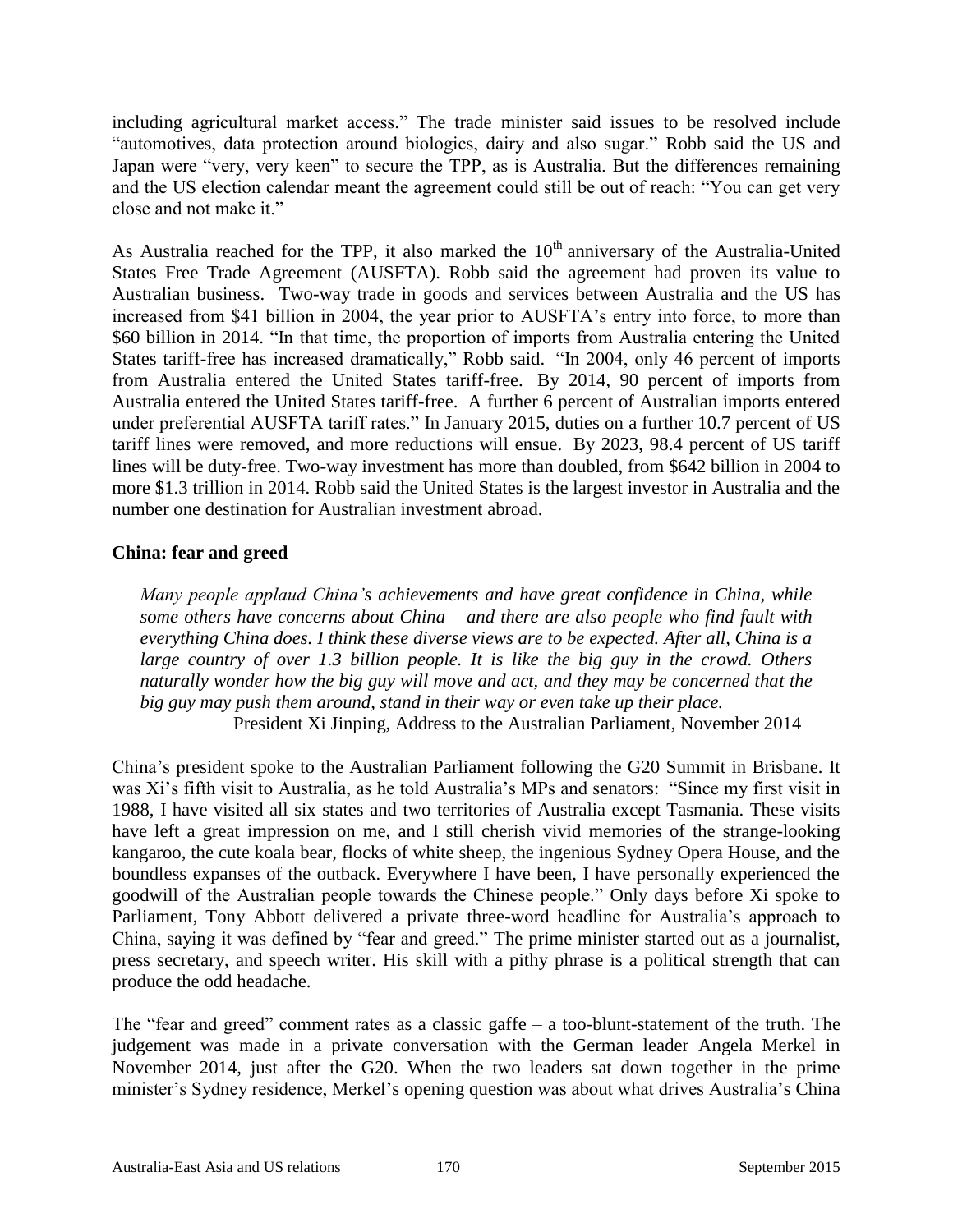policy. In April, *Fairfax* media revealed the "fear and greed" response, quoting both Australian and German sources. The line was just too vivid to stay secret. *Farifax* media's John Garnaut compared "fear and greed" to the 2009 comment by Prime Minister Kevin Rudd that he was a "brutal realist" on China. Rudd used that line to US Secretary of State Hillary Clinton and it was revealed when the US record of conversation was published by WikiLeaks.

At the moment, Australians are driven more by the greed than worried by the fear. The Lowy Poll of Australian attitudes found a solid majority (77 percent) of Australians see China as "more of an economic partner to Australia" than a "military threat," while only 15 percent see it as "more of a military threat." But 39 percent of the population thinks it "likely" that China will become a military threat to Australia in the next 20 years. In the event of a "military conflict" between China and Japan," 84 percent say Australia should remain neutral, 11 percent say Australia should support Japan, and 3 percent say Australia should support China.

Whether called greed or economic self-interest, the Australian view of the trade relationship with China was given a major public boost by the achievement of a bilateral free trade agreement, clinched in 2014 and formally signed in 2015. The trade pact took 10 years to negotiate. This was an effort presided over by four Australian prime ministers – two Liberal and two Labor. Australian service industries, in particular, were surprised at how generous the terms finally granted by China. Beijing offered unlimited access for Australia to build private hospitals, aged care homes, hotels and restaurants, with 100 percent Australian ownership. Plus, it offered concessions on entry for Australian legal services, financial services, education, telecommunications, tourism and travel, construction and engineering, manufacturing services, architecture and urban planning, and transport. Trade Minister Andrew Robb made nine trips to China in a year to seal the deal. Because three-quarters of Australia's economic output is services, not goods, Robb's focus at the end was on how China's market is tightly shut against foreign services. The trade minister said the breakthrough was to get Beijing to see Australia as the equivalent of one of its Special Economic Zones, where usual regulations are suspended to facilitate foreign trade. Robb told China's commerce minister "You ought to think of Australia as a special economic zone for services. We've got a population of 23 million – that's smaller than some of China's special economic zones. Then, if the Americans or the Europeans want to claim the deal with Australia is a precedent that they should be allowed to follow, you just say we treated the Australians as a special economic zone."

The debate about fear and greed was central to a speech in May by Secretary of the Defence Department Dennis Richardson, who has previously served as secretary of the Foreign Affairs Department and ambassador to the United States. Talking about the big developments shaping Australia's new Defence White Paper, Richardson pointed to changing power relativities reshaping the region and the central relationship between China and the US: "Expressed in its most simple and basic terms, our relationship with China and the United States can be summarised in one simple phrase: friends with both, allies with one." Richardson said that America's superpower stature is not at risk over the short to medium term. The US is committed to maintaining its global primacy, Richardson said, but as it juggles many pressing priorities, the US "looks for much more help from allies such as Australia." He said that in East Asia, and globally, the US-China relationship is the most crucial, "even as both sides struggle to keep it on an even keel."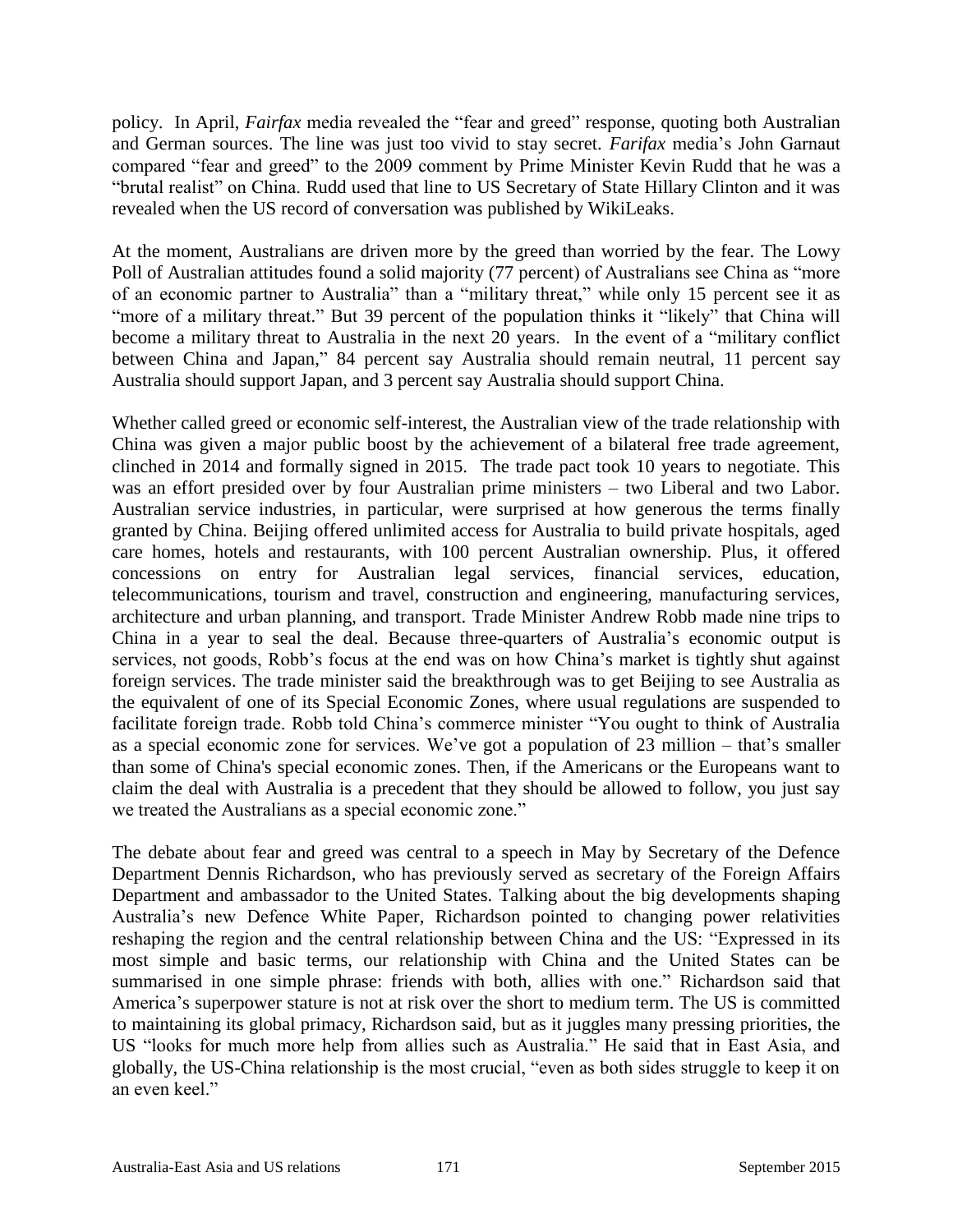The defence secretary said Australia's relationship and interests with China are different. Australia was still "developing the appropriate balance of trust and confidence" with China. Richardson stressed Australia's concerns about China's "unprecedented" land reclamation activities in the South China Sea: "The speed and scale of China's land reclamation on disputed reefs and other features does raise the question of intent and purpose; it is legitimate to ask the purpose of the land reclamation – tourism appears unlikely. China now has more law enforcement and Coast Guard vessels in the South China Sea than the other regional countries put together. And given the size and modernization of China's military, the use by China of land reclamation for military purposes would be of particular concern. It is not constructive to give the appearance of seeking to change facts on the ground without any clarification of actual claims. It is legitimate to raise such questions and express such concerns because tensions and potential miscalculations are not in anyone's interest."

#### **Trilateral partnership: the US, Japan, and Australia**

On the sidelines of the G20 in Brisbane on Nov. 15, 2014, Australia, Japan, and the US had their first trilateral leaders' meeting since Sydney's 2007 APEC meeting. The joint statement from the president and two prime ministers committed to "deepening the trilateral partnership" to ensure a "peaceful, stable, and prosperous future for the Asia-Pacific region," building on a partnership founded on "shared interests and values, including a commitment to democracy and open economies, the rule of law, and the peaceful resolution of disputes." Reflecting the language the Abe government has injected into Japan's alliance with the US, the communiqué said "the three leaders reaffirmed the global reach of their cooperation." For Tony Abbott, the trilateral was a chance to talk simultaneously to the big 'A' Ally, the US, and the small 'a' ally, Japan. (See last year's [Comparative Connections on Australia](http://csis.org/files/publication/1402qaustralia_easiaus.pdf) for more on Abbott's language dubbing Japan an Australian "ally.")

The opposition Labor Party has stepped back from Abbott's enthusiasm for Japan as the closest relationship in Asia. Labor's previous policy platform, set by the Gillard government in 2011, stated "Labor will further strengthen engagement with Japan, Australia's closest partner in Asia." Labor's new platform agreed in July, 2015, gives Japan no "closest partner" language, instead placing Japan in an all-purpose regional paragraph, "Labor seeks to strengthen economic, social, cultural and educational ties with countries including Japan, Korea, India and Indonesia based on mutual respect and a sense of genuine partnership in our own Indo-Pacific region. Labor supports enhanced cooperation through rules-based institutions and opportunities for regional engagement including the PIF, ASEAN, the EAS and APEC." No Labor enthusiasm there for increased trilateralism or closer military ties with Japan.

Abbott commitment to building the military relationship with Japan has been highlighted by his support for basing Australia's next-generation submarine on a Japanese design. In February, Australia launched the formal competition for the \$50 billion project to build the submarine; Japan, Germany, and France are shortlisted to bid for the contract. Sweden, which designed and helped build the existing *Collins*-class submarines, was dropped from the competition. Options to be considered are for design and build overseas, in Australia, and/or a hybrid approach. Japan is seen by many Canberra commentators as the bidder to beat in Australia's most expensive ever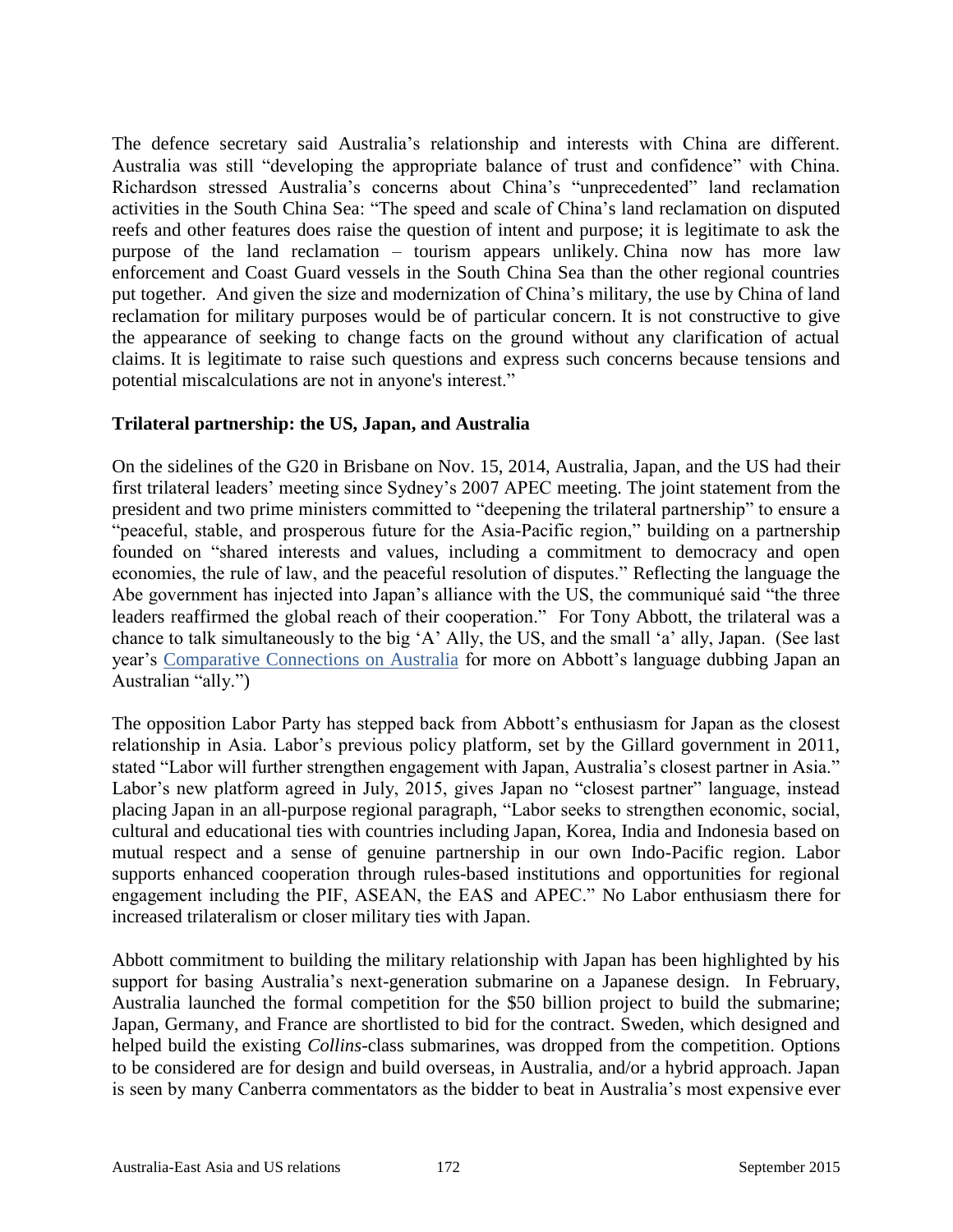defense project, even though Canberra and Tokyo have no history of major defense construction partnerships.

To understand how far Abbott has pushed the submarine decision toward Japan, consider what Australia's submarine choice would look like today if the Coalition had not triumphed in Australia's 2013 election. If the resurrected Labor leader Kevin Rudd had won, a Labor government would be steering the submarine course set out in Labor's 2009 and 2013 Defence White Papers. Japan wouldn't have surfaced. There would be no "Option J" and no Japanese submarine even in the field; much less the PM's unofficial favorite. Tony Abbott has shifted the game by embracing Abe Shinzo and making a Japanese sub a centerpiece of that relationship. If Australia adopts the Japanese *Soryu*-class design, it would be married to a US weapons system.

The foreign minister in the Gillard Labor government, Bob Carr, commented in March that selecting the Japanese submarine could look like a strategic statement made at the insistence of the US: "The US may want to edge Australia into a trilateral arrangement to support Japan in any showdown with China. Of course, this may not be a considered US strategy, or a particularly high priority. It should nonetheless be a goal of Australian diplomacy to let down gently both Japanese and Americans if this is, in fact, a serious expectation."

The critique from the Opposition Labor Party is that the Abbott government has lined up with the US and Japan against China. Even more pointedly, Labor's analysis is that the Abbott government has chosen Japan over China. The deputy leader of the Labor Party and shadow Foreign Minister Tanya Plibersek says the government's management of the big power relationships has been defective. She calls the initial hesitation over joining China's AIIB "one of the most perplexing things we've seen from this government." In an interview with *The Australian* newspaper in May, Plibersek saw no "long-term or strategic thinking" in the Abbott government's dealings with the US, China and Japan. "The real issue," Plibersek said, "is a prioritising of the relationship with Japan and the United States over the relationship with China. Most particularly, our partnership with the United States is one of the most important partnerships we have, and I wouldn't undermine that for a second. But in instances where they didn't have to, they [the Abbott government] have seemed to make a choice in favour of Japan over China. And I think our interests are best served by having good and strong relationships with both countries. And I don't think that has been the policy of the government to date."

#### **Julia Gillard on Obama, defense, and the alliance**

*The two of us clicked on several levels. Both President Obama and I were unlikely leaders of our nations...I have pointed to my own apparent disqualifications from office – a childless atheist woman living in a defacto relationship – and joked I would never had made it in America.*

Julia Gillard, *My Story*, 2014

Australia's  $27<sup>th</sup>$  Prime Minister Julia Gillard – leader from 2010 to 2013 – released her autobiography toward the end of 2014. There were warm stories about Obama and a sustained assault on the character and record of Kevin Rudd, the leader Gillard deposed in 2010 and who, in turn, deposed Gillard just before the 2013 election that Labor lost. Gillard offers insights into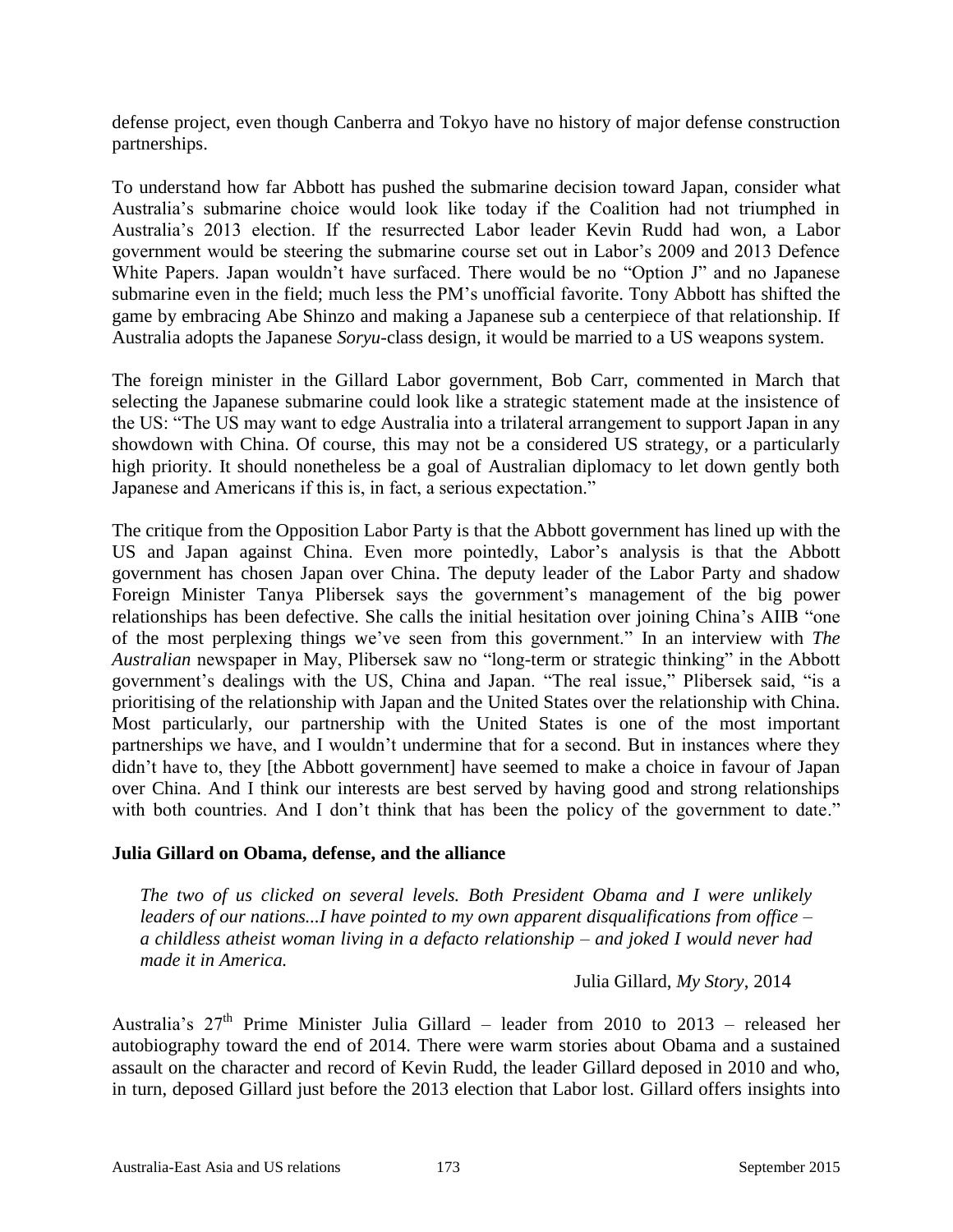the two Defence White Papers produced by Labor – the Rudd Government Paper in 2009 and the Gillard Paper in 2013. She writes that she inherited "unrealistic" defense settings from Rudd and hints faintly that she bequeathed the same to the Abbott government.

Gillard's book is useful on defense policy, if not as vivid in its verbal voltage as it is about Rudd's "destabilization," "leaking," and "treachery." In such a spirit, turn to Julia's demolition of the 2009 Defence White Paper. She makes familiar criticisms. But this is the deputy prime minister who was present at the creation (of the mess). On the Rudd white paper, Gillard writes: "The overblown nature of the prose had drawn an adverse reaction from the Chinese and the budget rule laid out in the White Paper for defence expenditure was unrealistic and almost immediately breached." Gillard writes herself into a key moment of that overblown and unrealistic effort. The deputy PM filled in for Rudd as chair of the National Security Committee for a "pivotal" meeting on reallocation of funds within Defence and new White Paper spending priorities: "When the meeting had to break into a series of side conversations in the corners of the Cabinet room, it was obvious that the process was unravelling and the final product would suffer as a result."

Gillard disposes of her 2013 Defence White Paper in two paragraphs. She thinks it "set more modest and realistic ambitions" and the document was "methodical and careful." The muted pass mark rests on an admission: "Our government did not find the complete solutions." Savor that negative as an indication of the reason the Abbott government needed its own Defence White Paper, the third in six years, when in previous eras Australia got by with an average of one Defence White Paper per decade. On defense equipment, Gillard gets all the headaches into one true, terse sentence: "Defence has historically faced massive cost, time and capability problems when undertaking major procurements."

Gillard's big step on the alliance was the announcement during President Obama's 2011 Canberra visit that US Marines would train in northern Australia. Considering the policy in the Cabinet, the big worries were "another nation's soldiers training on our soil" and "the concerns of the foreign policy establishment about the regional reaction." Offering a fine rendering of the mix of personality, power, politics, and policy in any such choice, Gillard describes how she rejected a cautious, small-steps approach to the Marines to go all-the-way-with-Obama:

"I came to this view not because it was going to be easy, indeed managing regional reaction, particularly China's, had a high degree of difficulty. Rather I thought it was the right decision strategically for the future. It would meet an American need. It would facilitate joint training and exercises at a time beyond both our deployments to Afghanistan. It would show our preparedness to modernise the alliance between our nations. It would also send a self-confident message to our region that Australia was not succumbing to a dogma of false choices between valuing our alliance and our relationships in the region in which we live. I was also absolutely confident that the days of progressive Left protests against an American presence on Australian soil were behind us, and contemporary politics, including an America led by a Democrat, meant this initiative would be well received."

### **Kevin Rudd on Australia, the US and China**

The history war between Gillard and Rudd is set to run for a long time. Yet one thing these two Labor leaders could agree on is the equal interests Australia must pursue with the US and China.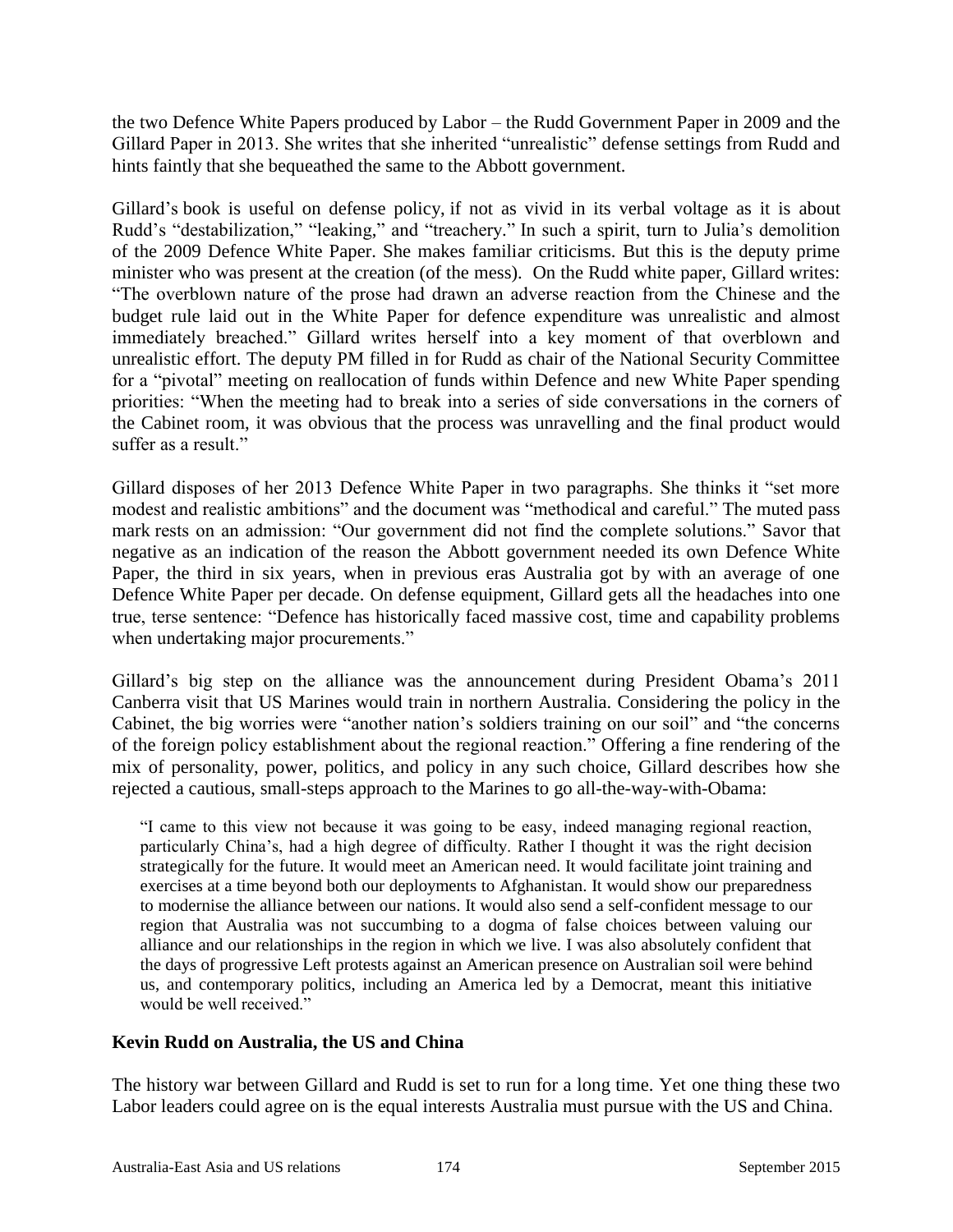Rudd offered his recipe in the report he wrote at Harvard, *US-China 21 – [the Future of US-China](http://belfercenter.ksg.harvard.edu/publication/25237/summary_report.html)  [relations under Xi Jinping](http://belfercenter.ksg.harvard.edu/publication/25237/summary_report.html)*. In presenting the report, Rudd as a "wandering antipodean" had some "lost in translation" moments caused by the "unique Australian variant of the English language" and the different perspectives that the "Down Under" nation has on the region:

This raises the question of whether there is, in fact, a distinctive Australian view of Asia in general, and China in particular, that would not otherwise normally be found elsewhere in the international academy. That, of course, is largely for others to answer. Once again, I would argue that proximity matters. For us, the region has never been an abstraction, but always a living, breathing strategic, economic and cultural reality with which we have had no alternative other than to engage. Australians also, wherever practicable and possible, seek to act as a bridge if there are problems to be solved. At our best, because of where we find ourselves in the world, rather than because of any particular national virtue, we can be the West in the East, and the East in the West.

The idea of Australia acting as the West in the East and the East in the West asks some big questions of Australia's abilities and capabilities. And some interesting prospects for Australia's alliance with the US.

## **Chronology of Australia-East Asia/US Relations September 2014 – August 2015**

**Sept. 12, 2014:** Alert level for possible terrorist attack in Australia raised from medium to high.

**Sept. 14, 2014:** Australia announces it will deploy 600 military personnel for combat in Iraq.

**Sept. 17, 2014:** Fiji holds its first election since the military coup eight years ago. The Fiji First Party of Frank Bainimarama wins the vote and he becomes elected prime minister.

**Sept. 20, 2014:** In the New Zealand election, the National Party government of John Key is returned for a third term.

**Sept. 21, 2014:** RAAF aircraft leave Australia to fly to Dubai to take part in the US-led campaign against Islamic State militants.

**Sept. 22, 2014:** In a national security statement, PM Abbott tells Parliament that "darkening times" mean Australia will have to recast the balance between freedom and security. The government introduces new antiterrorism laws, including a clause affirming that security agencies are prohibited from the use of torture.

**Sept. 26, 2014:** In Phnom Penh, Australia's Immigration Minister Scott Morrison signs an agreement for Australia to send asylum seekers for resettlement in Cambodia.

**Oct. 20, 2014:** PM Abbott attends inauguration of President Joko Widodo in Jakarta.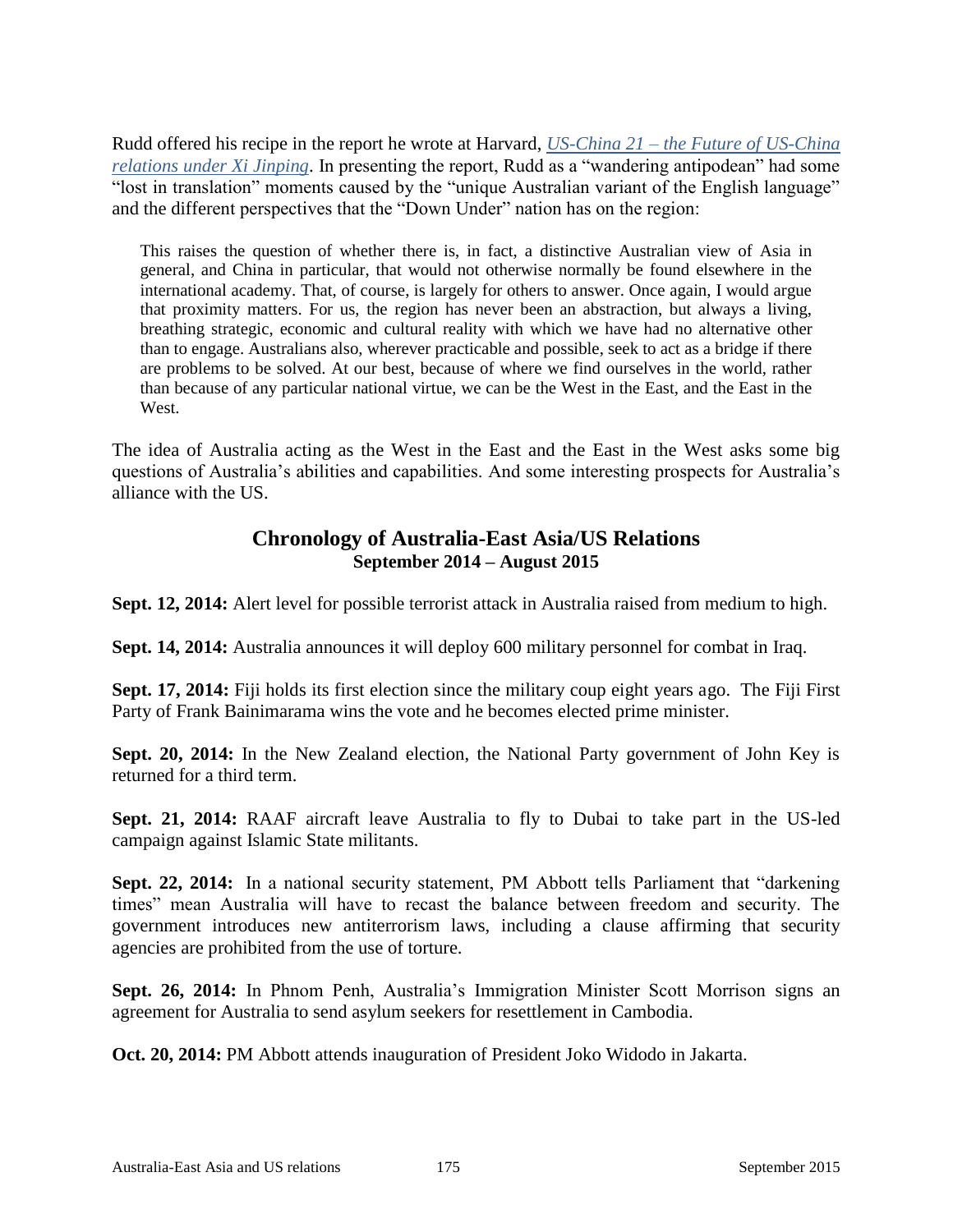**Oct. 22, 2014:** Pacific Islands Forum announces that following its election, Fiji's suspension from the Forum has been lifted.

**Oct. 31, 2014:** Australia's Foreign Minister Julie Bishop visits Fiji for talks with newly elected Bainimarama government. She lifts remaining sanctions on Fiji's regime and proclaims a "new era" in relations.

**Nov. 15-16, 2014:** G20 Summit is held in Brisbane. A sidelines trilateral is held between the US, Australia, and Japan.

**Nov. 17, 2014:** China's President Xi Jinping addresses the Australian Parliament.

**Nov. 18, 2014:** India's Prime Minister Narendra Modi addresses the Australian Parliament.

**Dec. 16, 2014:** A hostage siege in a coffee shop in central Sydney ends with three people dead. One of those killed is the gunman, Man Haron Monis, who had a record of prosecutions and criminal convictions. Monis was known for his radical Islamist views and for sending hate mail to the families of soldiers killed in Afghanistan.

**Dec. 21 2014:** PM Abbott reshuffles his Cabinet, dropping the Defence Minister David Johnston and appointing Kevin Andrews as Defence Minister.

**Jan. 4, 2015;** PM Abbott visits Baghdad to express support for Iraq's government in the fight against Islamic State.

**Feb. 9, 2015:** PM Abbott beats a motion in the Liberal Party Parliamentary Caucus to depose him as leader. Liberal MPs and Senators vote 61-39 to reject the spill motion.

**Feb. 13, 2015:** First meeting of Australia-Japan Cyber Policy Dialogue is held in Canberra to discuss the development of international cyber norms and the application of international law to state behavior in cyberspace.

**Feb. 18, 2015:** US Court of Military Commission Review strikes down the terrorism conviction of an Australian, David Hicks, who served with Al Qaeda in Afghanistan, and who was held by the US at Guantanamo Bay from January, 2002, until May, 2007.

Feb. 20, 2015: In the formal competition for the \$50 billion project to build the next generation Australian submarine, Japan, Germany, and France are shortlisted to bid for the contract.

**Feb. 23, 2015:** PM Abbott's national security statement announces the creation of a new counter terrorism coordinator.

**March 3, 2015:** PM Abbott announces Australia will send an additional 300 troops to Iraq to train Iraqi soldiers. New Zealand is to send 140 troops on the same mission.